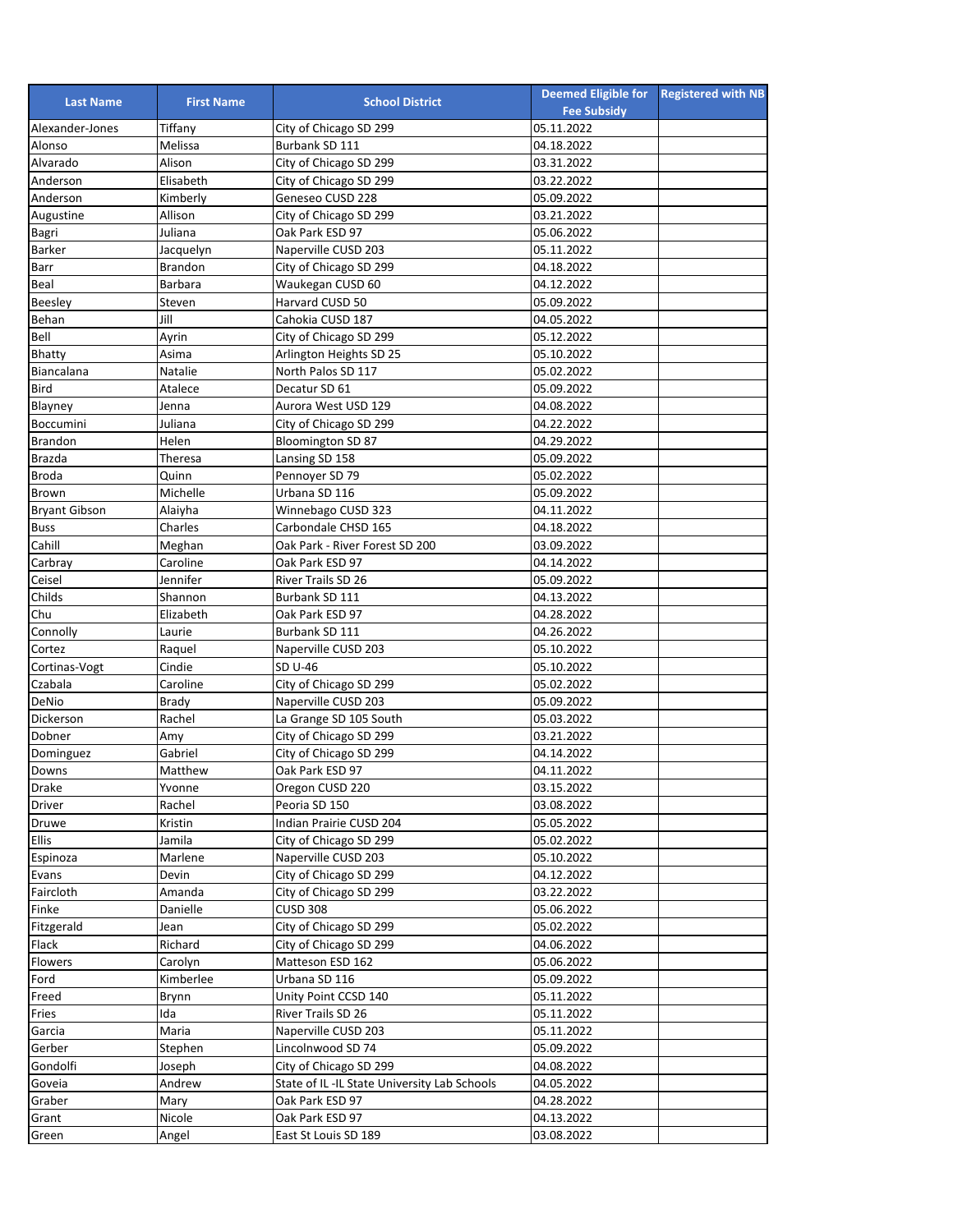| Gudewicz       | Jodi           | Sycamore CUSD 427                           | 03.08.2022 |
|----------------|----------------|---------------------------------------------|------------|
| Haiges         | Karri          | Waukegan CUSD 60                            | 05.09.2022 |
| Hammer         | Gayle          | City of Chicago SD 299                      | 05.11.2022 |
| Hansen         | Christina      | Peoria SD 150                               | 04.22.2022 |
| Hastings       | Rebecca        | Burbank SD 111                              | 04.21.2022 |
| Hastings       | Amy            | Naperville CUSD 203                         | 05.06.2022 |
| Hatcher        | Noel           | Urbana SD 116                               | 05.06.2022 |
| Hayes          | Paula          | City of Chicago SD 299                      | 04.21.2022 |
| Herron         | Katie          | Oak Park ESD 97                             | 05.05.2022 |
| Hettinger      | Mairi          | Champaign CUSD 4                            | 03.29.2022 |
| Hile           | Elliott        | CHSD 117                                    | 05.03.2022 |
| Hoffman        | Rebekah        | State of IL-IL State University Lab Schools | 04.05.2022 |
| Hurns          | <b>Brenda</b>  | Champaign CUSD 4                            | 05.05.2022 |
| Hustead        | Tylere         | CUSD <sub>4</sub>                           | 03.08.2022 |
| Jacobs         | Elana          | City of Chicago SD 299                      | 04.28.2022 |
| Jamison-Koenig | Matthias       | City of Chicago SD 299                      | 04.18.2022 |
| Johnson        | <b>Brian</b>   | Waukegan CUSD 60                            | 04.12.2022 |
| Johnson        | Jacqueline     | East St Louis SD 189                        | 05.02.2022 |
| Johnson        | Jennifer       | Harvard CUSD 50                             | 05.09.2022 |
| Jones          | Kristy         | City of Chicago SD 299                      | 04.18.2022 |
| Jones          | Jennifer       | Oak Park ESD 97                             | 04.26.2022 |
| Kafka          | Victoria       | Pennoyer SD 79                              | 04.27.2022 |
| Kahan          | Rachael        | Township HSD 211                            | 05.09.2022 |
| Kelley         | Erin           | City of Chicago SD 299                      | 03.21.2022 |
| Kemeny         | Kenton         | St Charles CUSD 303                         | 05.09.2022 |
| Kljajic        | Natalya        | Maine Township HSD 207                      | 04.18.2022 |
| Kopoulos       | Katherine      | Pennoyer SD 79                              | 04.21.2022 |
|                |                |                                             |            |
| Kozlov         | Isabelle       | City of Chicago SD 299                      | 03.22.2022 |
| Kreatsoulas    | Olga           | City of Chicago SD 299                      | 03.31.2022 |
| Kribs          | Carolyn        | East St Louis SD 189                        | 04.26.2022 |
| Kroener        | John           | Geneseo CUSD 228                            | 04.22.2022 |
| Kurnat         | Marybeth       | DeKalb CUSD 428                             | 04.19.2022 |
| Larsen         | Lance          | City of Chicago SD 299                      | 03.29.2022 |
| Lesnicka       | <b>Barbara</b> | City of Chicago SD 299                      | 05.10.2022 |
| Lickteig       | Lily           | Murphysboro CUSD 186                        | 05.03.2022 |
| Lim            | Rebecca        | East Maine SD 63                            | 03.22.2022 |
| Liszka         | Emily          | Naperville CUSD 203                         | 05.11.2022 |
| Logothetis     | Sophia         | City of Chicago SD 299                      | 05.02.2022 |
| Lopez          | Adriana        | City of Chicago SD 299                      | 03.29.2022 |
| Lopez          | Gabriel        | City of Chicago SD 299                      | 05.06.2022 |
| Loring         | Meghan         | Pennoyer SD 79                              | 04.25.2022 |
| Loveless       | Kyesha         | East St Louis SD 189                        | 05.09.2022 |
| Lundquist      | Paige          | Naperville CUSD 203                         | 05.10.2022 |
| Mahachek       | Pamela         | Waukegan CUSD 60                            | 04.12.2022 |
| Mahmoud        | Noha           | Waukegan CUSD 60                            | 04.11.2022 |
| McNeely        | Melody         | East St Louis SD 189                        | 03.18.2022 |
| Merrell        | Julie          | City of Chicago SD 299                      | 03.31.2022 |
| Minnaert       | Ashley         | Geneseo CUSD 228                            | 04.27.2022 |
| Montoney       | Natalie        | State of IL-IL State University Lab Schools | 04.05.2022 |
| Moravec        | Daniela        | Naperville CUSD 203                         | 05.06.2022 |
| Morgan         | Kathleen       | Harlem UD 122                               | 05.11.2022 |
| Motto          | Suzanne        | Forest Park SD 91                           | 03.18.2022 |
| Munoz          | Sequoia        | Champaign CUSD 4                            | 05.11.2022 |
| Namowicz       | Carole         | City of Chicago SD 299                      | 05.10.2022 |
| Near           | Joshua         | DeKalb CUSD 428                             | 05.02.2022 |
| Nelson         | Kelsey         | City of Chicago SD 299                      | 04.08.2022 |
| Nelson         | Joelle         | Harvard CUSD 50                             | 05.09.2022 |
| Nielsen        | Ellen          | Bremen CHSD 228                             | 04.25.2022 |
| Ortega         | Patricia       | Waukegan CUSD 60                            | 04.13.2022 |
| Osman          | Jennifer       | Lansing SD 158                              | 05.09.2022 |
|                |                |                                             |            |